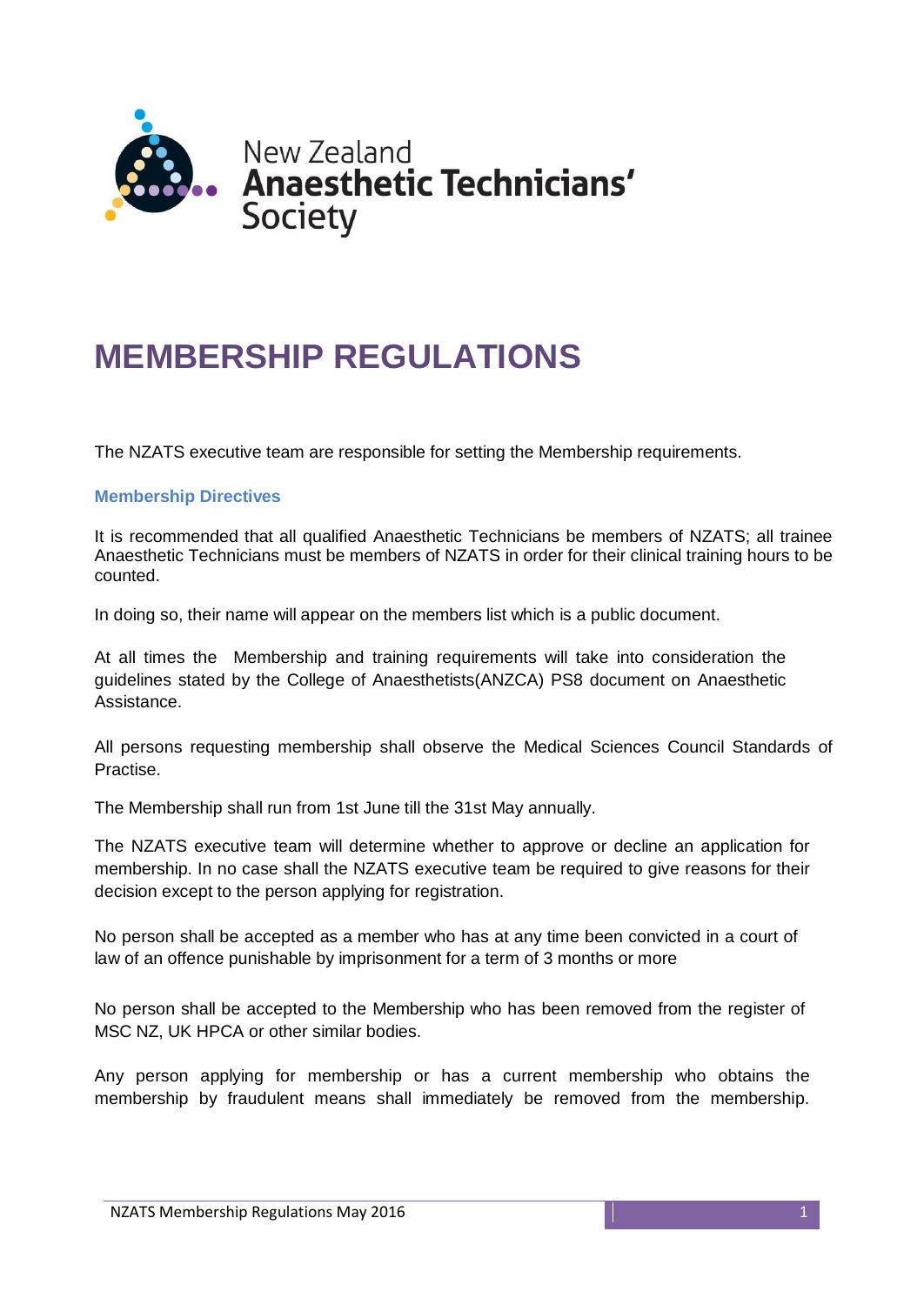Fraudulent means shall cover any making or producing of any false or fraudulent representation or declaration either orally or in writing.

No persons shall claim in any way to be a member that has not submitted and had accepted an application of membership to the NZATS.

No membership details are transferable to any other person and must be solely used by the person to whom it was first issued.

If the qualification and experience are judged by the NZATS executive team to be equivalent to the New Zealand qualifications, such persons will be admitted to the Members list.

The member will be removed from the current on line database if they have not renewed their membership within 3 months of the date for renewal.

Failure to renew the membership within the time set will require a new application for membership.

If a member should leave the profession for a period of more than 12 months then a new application for membership must be completed upon return to the profession.

Written notice of the renewal date shall be sent to the last known e-mail address as listed on the last membership form received the date of which shall be recorded in the members list.

Any member who wishes to have his or her name removed from the members list may request this in writing at any time. Proof of identification and the return of their current members' card must accompany any such request. Confirmation of this request will be sent back to the member when this has been actioned.

Failure to pay the appropriate fee with the membership application will make the application null and void.

## **Standards of Care**

All NZATS members and Registered Anaesthetic Technicians delivering specialised Anaesthetic clinical care within their health care facilities, must adhere to NZATS Standards as documented on the NZATS website.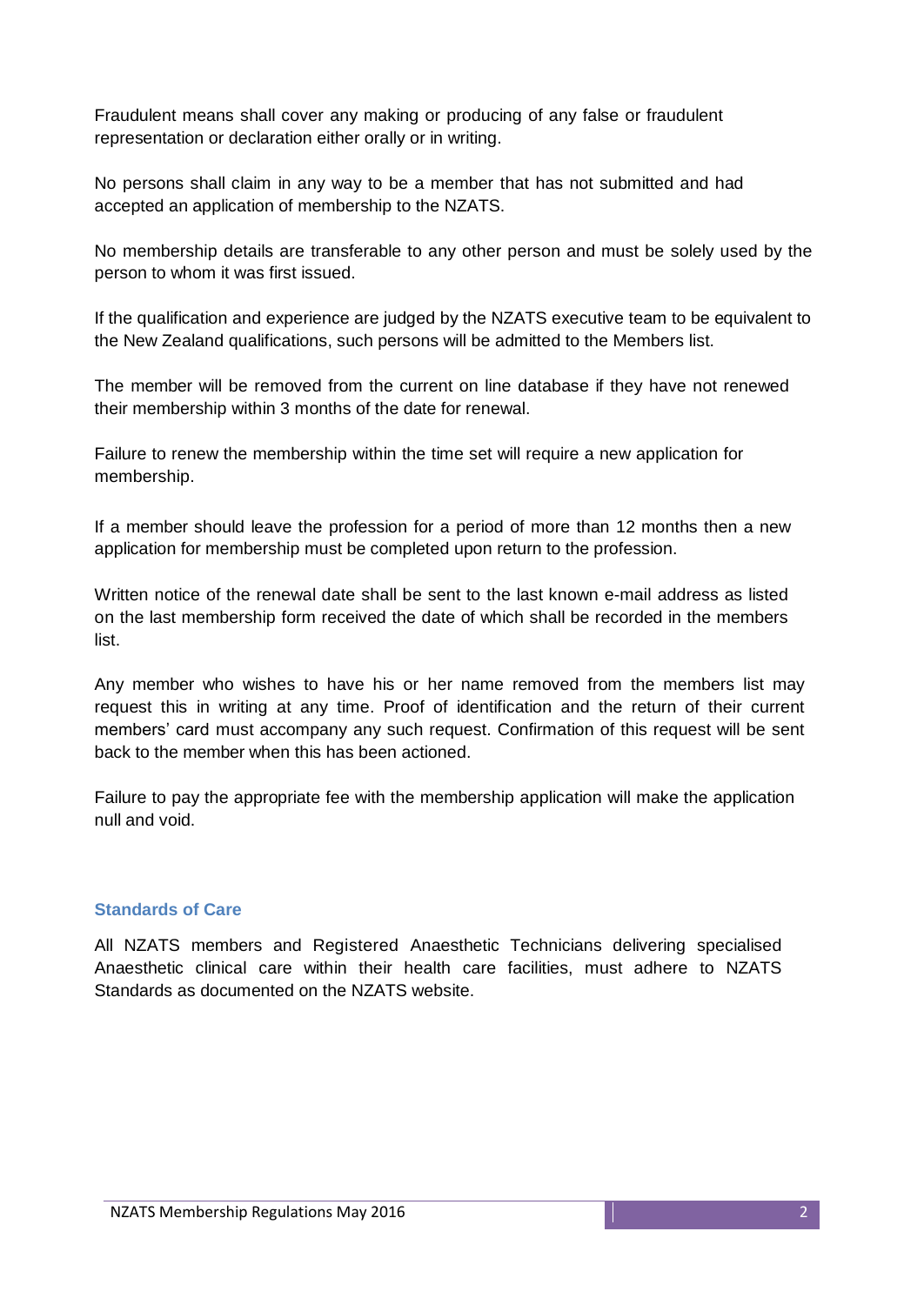# **The Members list**

The Members list shall contain the following information:

- Name of the person who is a member
- Home postal address
- Date next membership fee is payable
- Membership type

Every member shall advise the Secretary within one month of any change to his or her address. Any person who fails to do this will be removed from the Members list if no reply is received within 3 months of sending of a renewal e-mail or if the e-mail is returned to the Secretary as not delivered.

If the NZATS executive team has reason to believe a member has passed away they may instruct the Secretary to remove the entry from the members list.

The Members list which contains members names and the type of membership shall be a public document and as such shall be open to inspection by any person who wishes.

## **Membership Types**

There are three types of membership granted:

- Trainee Membership
- Qualified Membership
- Associate Membership

## **Trainee Membership**

Designed to accommodate all Anaesthetic Technicians currently undertaking the practical requirements of training for the qualification as an Anaesthetic Technician in accordance with the Training Regulations of the NZATS.

The requirements for this membership are:

- Employment in an MSC accredited Training Hospital
- Employment as a Trainee Anaesthetic Technician
- Appropriate completion of the theoretical components required by the NZATS for Trainee Anaesthetic Technicians
- Appropriate completion of the workbook documentation required by the NZATS for Trainee Anaesthetic Technicians
- Appropriate completion of up to 5928 hours of practical experience.

## **Qualified Membership**

Designed for Anaesthetic Technicians who have completed the approved training, the requirements for this membership is anyone who is registered with Medical Science Council as an Anaesthetic Technician and has an APC.

#### **Associate Membership**